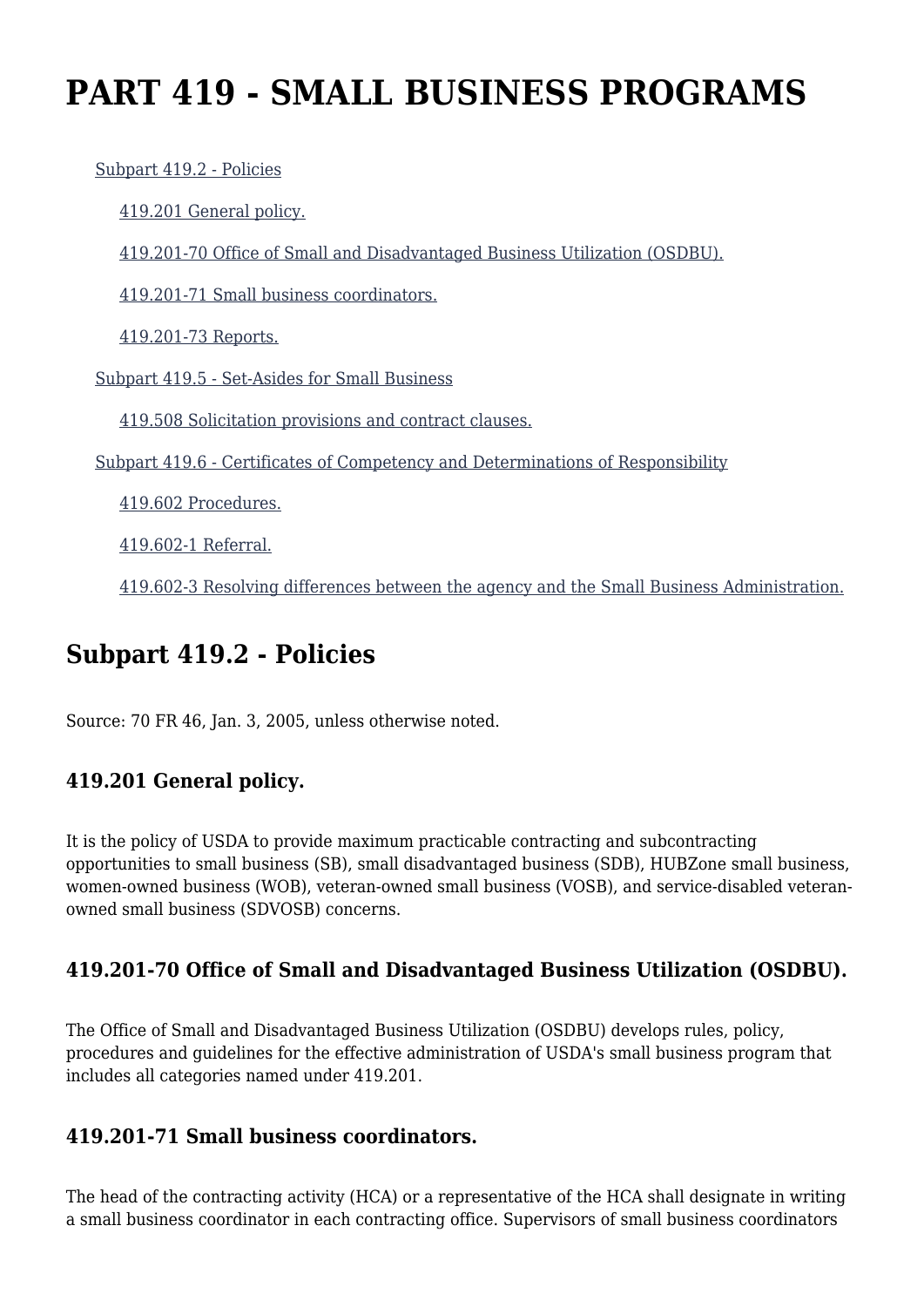are encouraged to provide sufficient time for the coordinators to carry out their small business program duties. Coordinators' duties shall include, but not be limited to, the following:

(a) Reviewing each proposed acquisition expected to exceed the simplified acquisition threshold prior to its solicitation. The coordinator shall:

(1) Recommend section 8(a), HUBZone, or SDVOSB action and identify potential contractors, or

(2) Identify available SDB, WOB, and VOSB to be solicited by competitive procedures. Coordinators shall document the contract file with recommendations made and actions taken.

(b) Participating in goal-setting procedures and planning activities and establishing aggressive SDB, WOB, and SDVOSB goals based on the annual review of advance acquisition plans.

(c) Participating in the review of those contracts which require the successful offeror to submit written plans for the utilization of small businesses as subcontractors to include all preference program areas in 419.201.

(d) Ensuring that purchases exceeding \$2,500 and not exceeding the simplified acquisition threshold are reserved exclusively for small businesses, including all preference program areas named in 419.201. This policy shall be implemented unless the contracting officer is unable to obtain offers from two or more small business concerns that are competitive with market prices and in terms of quality and delivery of the goods or services being purchased.

(e) Maintaining comprehensive source listings of small businesses.

(f) Upon written request, providing small businesses (in the preference program areas named in 419.201) the bidders' mailing lists of individuals receiving solicitations which will contain the subcontracting clause entitled "Utilization of Small Business Concerns" (FAR 52.219-8). These lists may be limited to those supplies or services of major interest to the requesting firms.

(g) Developing a program of contacts with local and small (to include all preference program areas named in 419.201) trade, business, and professional associations and organizations and Indian tribal councils to apprise them of USDA's program needs and recurring contract requirements.

(h) Periodically meeting with program managers to discuss requirements of the small business preference program, to explore the feasibility of breaking large complex requirements into smaller lots suitable for participation by small firms, and to encourage program managers to meet with these firms so that their capabilities can be demonstrated.

(i) Establishing internal operating procedures which implement the requirements of the regulations as set forth in this part 419.

(j) Compiling data and preparing all reports pertaining to the small business program activities, and ensuring that these reports are accurate, complete and up-to-date.

(k) Assisting and counseling small business firms.

(l) Reviewing proposed large contract requirements that may be bundled to determine the potential for breaking out components suitable for purchase from small business firms.

(m) Ensuring that the SBA Resident Procurement Center Representative (PCR) is provided an opportunity and reasonable time to review any solicitation that meets the dollar threshold for small